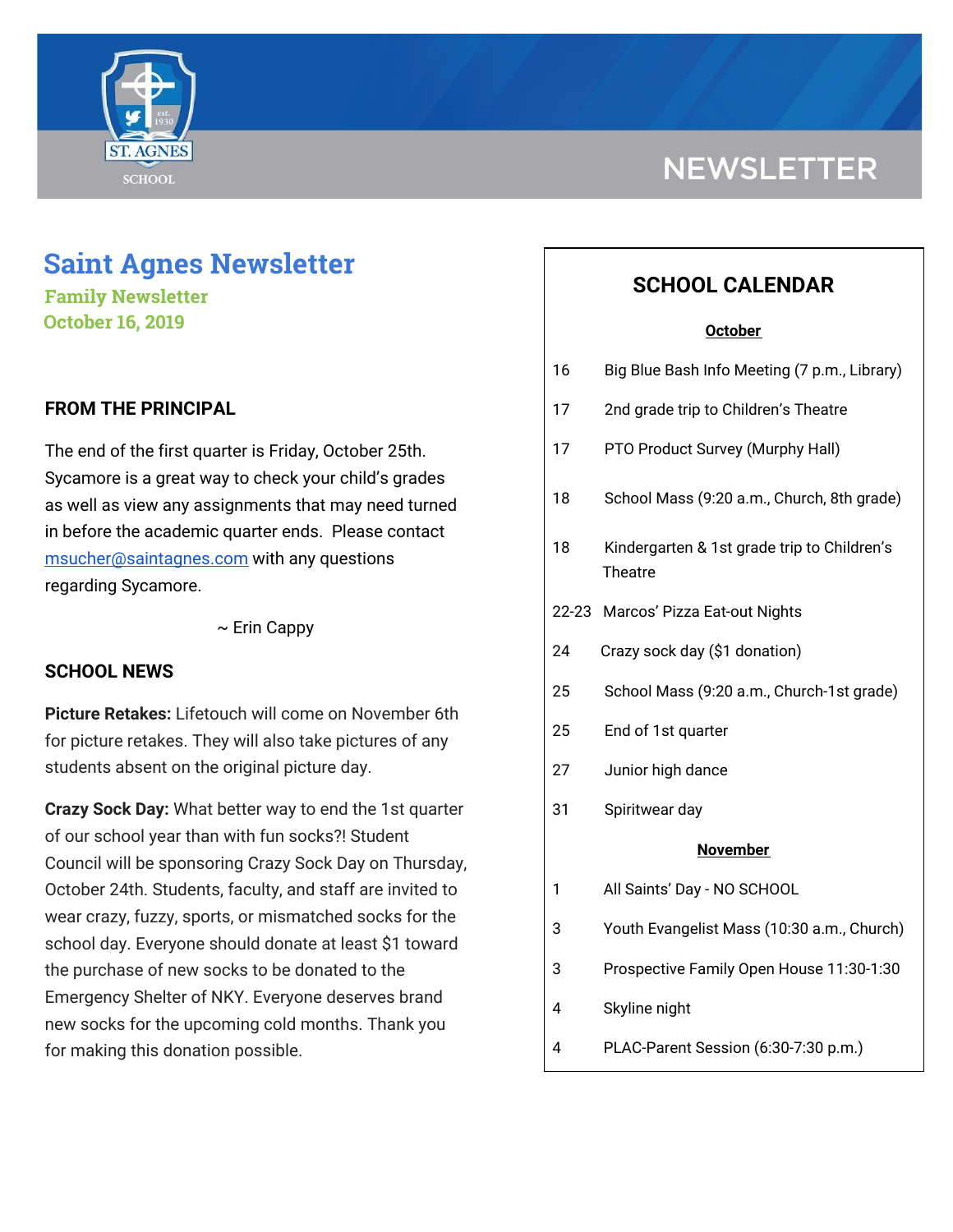**Cafeteria News**: We are hiring a Server/Dishwasher for our Saint Agnes school cafeteria. The hours are Monday thru Friday 10:30am-1:30pm. Contact Jackie Kaiser by email at *jkaiser@covdio.org* or call 859/392-1500. Volunteer help in the cafeteria would be appreciated until we fill this position.

**Volunteer opportunities**: We have lots of opportunities for parents to help out, including APPLE program volunteers, lunch volunteers, playground volunteers, and lunch 'n learn food signups. Below is the link to sign up. <https://signup.com/go/GpYmNi>

#### **PTO NEWS**

**Big Blue Bash Meeting**: Join us tonight at 7pm in the school library. The Big Blue Bash is Saint Agnes School's annual dinner and auction event to support the PTO. This event is the largest fundraiser for our PTO and is crucial to funding classroom enhancements for our students and teachers throughout the school year. We will soon begin planning for this year's Big Blue Bash and want to invite all families to come and learn more about this most important school fundraiser. This year we will celebrate 20 years of The Big Blue Bash on March 27th, 2020! We need everyone's support to make this our best year yet! For additional information contact the BBB committee at saintagnesbigbluebash@gmail.com.

**Box Tops for Education:** There are major changes in the Box Tops program this fall! The key features are still the same - free money for our school for items you already buy - but now it's going digital. Rather than cutting out those little Box Top coupons, you will scan your receipt to get credit for the purchases and see the credit immediately. Start by downloading the BoxTops app at [https://www.boxtops4education.com/.](https://www.boxtops4education.com/) So far, it has been very simple and easy to use. Please keep in mind, as long as you see the old style pink Box Tops coupon, keep clipping them -- we can send those in for credit as long as they appear on packages, but they are phasing those out toward the blue "scan your receipt" Box Top logos.

On the Box Tops app, they have recently added a "give credit" option, where you can enter your child's homeroom. So this fall we will again have a Box Tops competition to see which homeroom can turn in the most, combining both app and clipped box tops. They all add up to big money for our school! So send those into your homeroom by next Friday 10/25. The winning homeroom will earn a special snack and extra recess! Thanks to all for your participation.

## **ATHLETIC BOOSTERS**

**Play Like A Champion Today Program for Saint Agnes Parents:** Saint Agnes parents with students in grades K-5 are invited to attend a sport parent workshop. Saint Agnes will host one of these workshops on Monday, November 4th from 6:30-7:30 p.m. (location TBD). Effective during the 2018-19 academic year, the Diocese of Covington began mandating 4<sup>th</sup> grade parents of Diocesan-sponsored youth sports program participate in a parent workshop during their child's fourth-grade year. Please attend this valuable session.

#### **Mission Statement of Saint Agnes School**

Saint Agnes School exists to provide excellence in Catholic education while inspiring and empowering our students to live the Gospel message of Jesus Christ. As compassionate and faithful Christians, we continue to pursue our spiritual journey, achieve our highest academic potential, and be stewards of the Catholic faith to others.